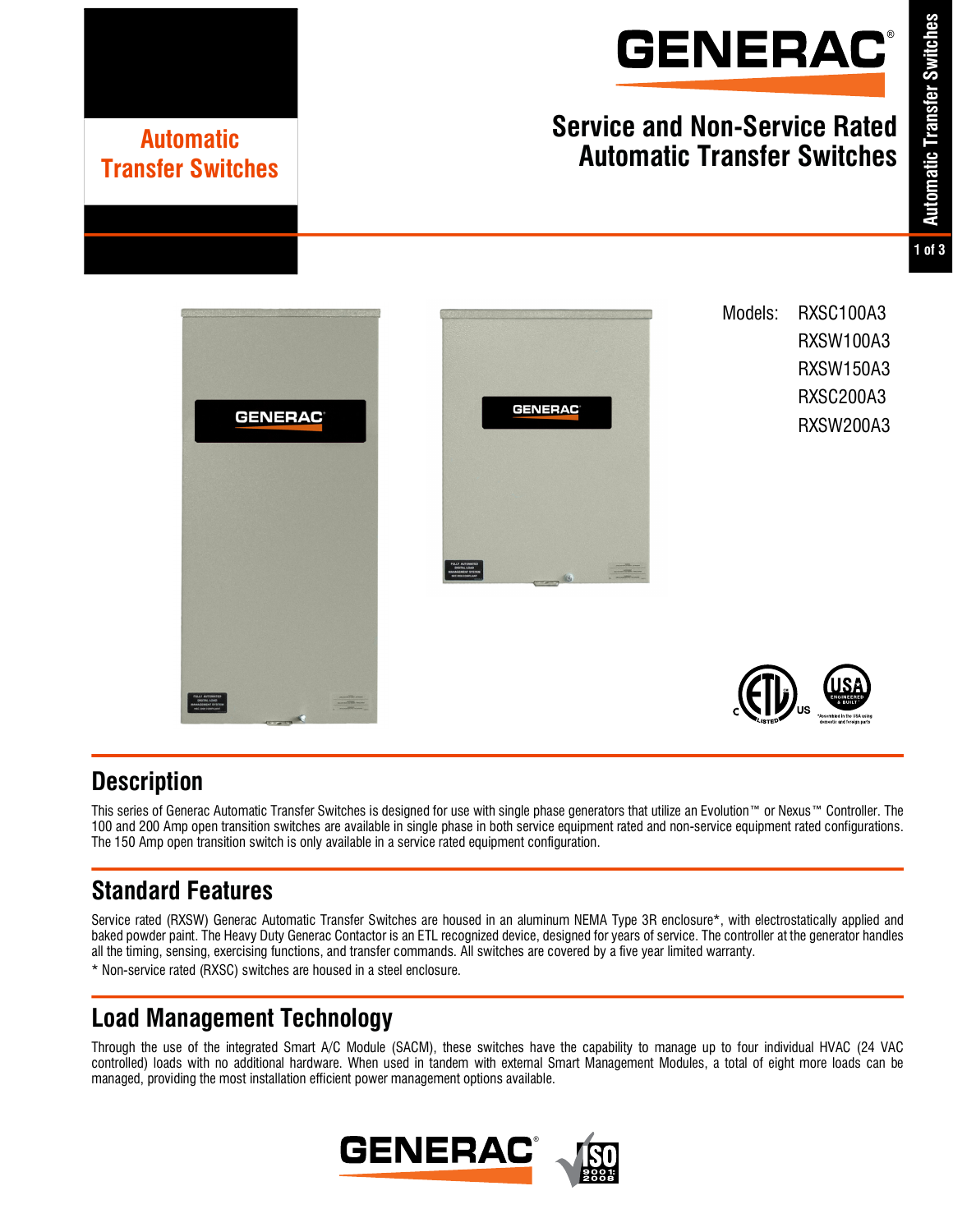#### **Functions**

All timing and sensing functions originate in the generator controller.

| Utility Voltage Drop-out                                           | <65%                                                                                                       |  |  |  |  |  |
|--------------------------------------------------------------------|------------------------------------------------------------------------------------------------------------|--|--|--|--|--|
| Timer to Generator Start                                           | 10 Second Factory Set, Adjustable Between 2 - 1,500 Seconds by a<br>Qualified Dealer*                      |  |  |  |  |  |
| Engine Warmup Delay                                                | 5 Seconds                                                                                                  |  |  |  |  |  |
| <b>Standby Voltage Sensor</b>                                      | 65% for 5 Seconds                                                                                          |  |  |  |  |  |
| Utility Voltage Pickup                                             | >80%                                                                                                       |  |  |  |  |  |
| Re-transfer Time Delay                                             | 15 Seconds                                                                                                 |  |  |  |  |  |
| Engine Cooldown Timer                                              | 60 Seconds                                                                                                 |  |  |  |  |  |
| Exerciser                                                          | Nexus™: 12 Minutes Weekly<br>Evolution <sup>™</sup> : 5 to 12 Minutes Adjustable, Weekly/Bi-weekly/Monthly |  |  |  |  |  |
| The Transfer Switch can be Operated Manually Without Power Applied |                                                                                                            |  |  |  |  |  |

\* When used in conjunction with units utilizing Evolution™ controls

### **Specifications**

| <b>Model</b>                               | RXSC100A3       | <b>RXSW100A3</b>                 | <b>RXSW150A3</b>                        | <b>RXSC200A3</b> | <b>RXSW200A3</b>                        |  |
|--------------------------------------------|-----------------|----------------------------------|-----------------------------------------|------------------|-----------------------------------------|--|
| <b>Amps</b>                                | 100             | 100                              | 150                                     | 200              | 200                                     |  |
| Voltage                                    | 120/240, 1ø     | 120/240, 1ø                      | 120/240, 1ø                             | 120/240, 1ø      | 120/240.1ø                              |  |
| <b>Load Transition Type</b><br>(Automatic) | Open Transition | Open Transition<br>Service Rated | <b>Open Transition</b><br>Service Rated | Open Transition  | Open Transition<br><b>Service Rated</b> |  |
| <b>Enclosure Type</b>                      | NEMA 3R         | NEMA 3R                          | NEMA 3R                                 | NEMA 3R          | NEMA 3R                                 |  |
| <b>ETL Rating</b>                          | cETLus          | <b>ETLus</b>                     | <b>ETLus</b>                            | cETLus           | <b>ETLus</b>                            |  |
| <b>Withstand Rating</b><br>(Amps)          | 10.000          | 10.000                           | 22,000                                  | 10.000           | 22,000                                  |  |
| Lug Range                                  |                 | $2/0 - #14$                      | 250 MCM - #6                            |                  |                                         |  |

**2 of 3**